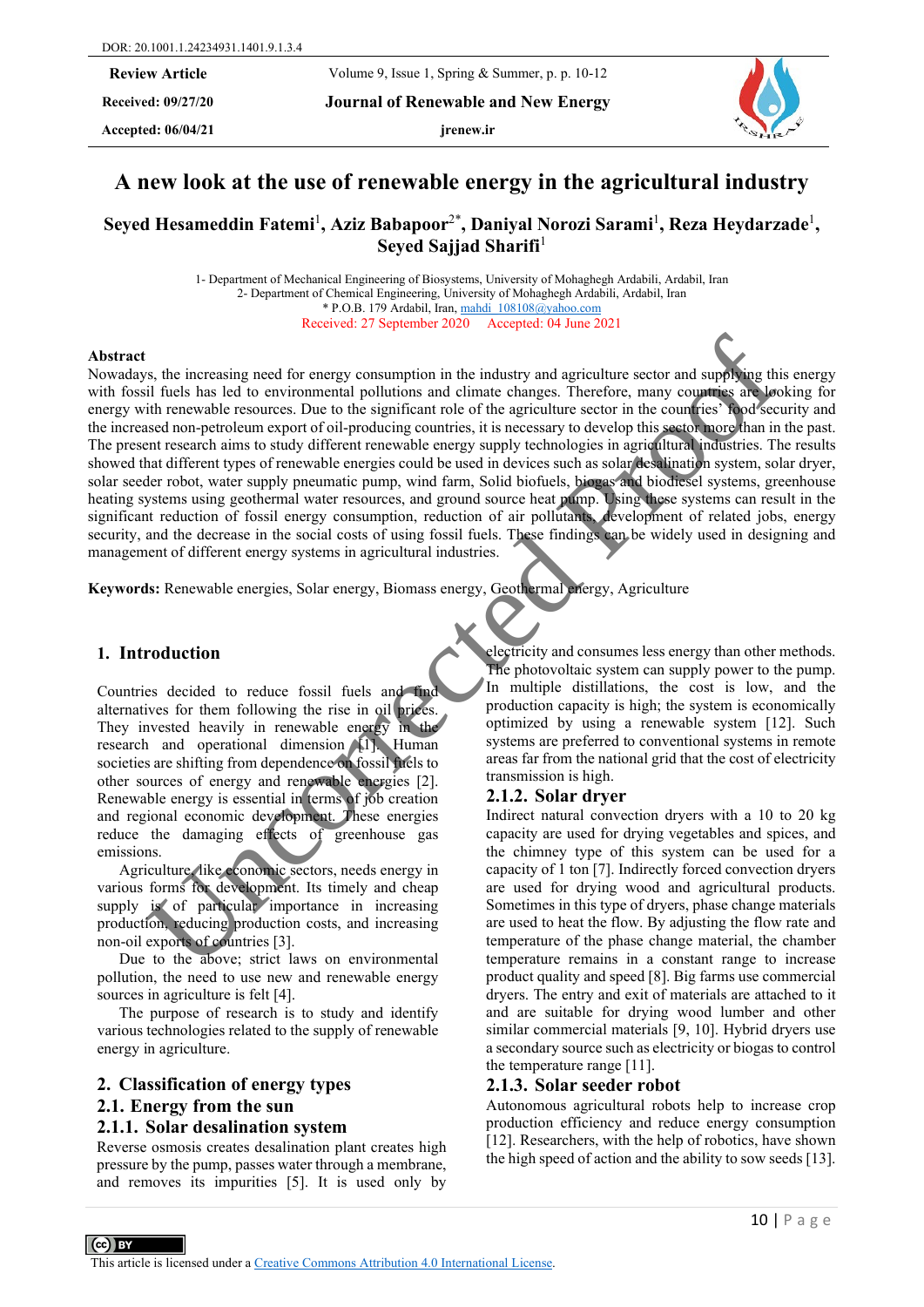The whole seeding robot system works with batteries. As a result, they use a solar panel to charge the battery [12].

## **2.2. Wind energy**

#### **2.2.1. Water supply pneumatic pump**

One of the problems with wind energy is its temporary nature. Therefore, in addition to all energy sources that are temporary, such as wind and solar energy, a controllable and permanent energy source such as combustion engine and mains electricity should be used. Wind energy is used directly to pump water, and a water storage source can be used to pump water into the tank when the wind flow is high, and the stored water can be used when there is not enough wind [14].

#### **2.2.2. Wind farm**

The economic advantage of wind farms is their ability to compete with existing conventional power plants [15]. The utilization of wind energy in susceptible areas is a good option for energy supply. Wind power plants prevent wind erosion of lands and reduce wind speed and thus increase crop yield [16].

#### **2.3. Biomass energy**

#### **2.3.1. Solid biofuels**

Briquetting of biomass increases density and energy per unit volume. Also, homogeneous products with a constant amount of energy per fuel unit are obtained from heterogeneous raw materials [17]. The use of agricultural wastes is the best way to supply raw materials for solid fuels. The advantages of this fuel include compatibility with the type of consumption, easy transportation, lower price compared to fossil fuels, etc. [18].

## **2.3.2. The use of biogas in poultry**

Temperature control in poultry houses is susceptible and vital; therefore, it is better to use biogas as a second fuel. In the cold seasons of the year, biogas consumption is high, and its production is low due to cold weather. It is better to build the production system outside the poultry house due to health issues. Given that the system's input is poultry manure, it should be noted that poultry manure is not always available. Biogas is a clean fuel, and the remaining sludge is rich in fertilizer, free of parasites and weed seeds.

## **2.3.3. Production of biogas from the remnants of plants**

Agricultural, industrial and sewage wastes cause severe environmental pollution. By producing biogas, the risks caused by these materials are reduced. Also, energy and fertilizer are produced [19]. Many plant residues are produced in Iran every year. 86% of provinces of the country burn the remnants due to the acceleration of the second planting to fight pests and weeds and prepare the land for planting. With proper management of this large volume of waste, a significant amount of energy can be produced [20].

## **2.3.4. Biodiesel fuel**

The best alternative to diesel fuel is biodiesel. Biodiesel is mainly produced from vegetable oils derived from soybeans, canola, and palm [21]. Its economic

#### **2.4. Geothermal energy**

#### **2.4.1. Greenhouse heating systems**

Greenhouse heating systems are classified as soil, surface, hot air, waterfall, and hybrid systems [22]. In all these methods, the circulation of local natural hot water in the system causes the heat transfer to the greenhouse, then heating or temperature regulation. Due to the lack of fuel needed to heat the system water, fuel consumption is saved, and pollution is reduced to the same extent.

#### **2.4.2. Ground source heat pump**

The heat pump is used for heating, and the air conditioner is used for cooling. It exchanges heat with the ground. The temperature of the ground changes slightly on different days of the year [23]. Instead of using the energy of the center of the earth, it uses the constant temperature of the earth surface as a source of heat; therefore, it is possible to install this system in any area, while the geothermal system can be used only in areas where geothermal resources are available [24]. The heating or cooling of agricultural buildings is possible in this way.

# **3. Conclusions**

The use of different renewable energy sources to provide energy in the agricultural sector has a vital role in reducing fossil energy consumption, reducing air pollutants, growing and developing related jobs, providing energy security, and reducing social costs of fossil fuel consumption. These sources can be used as solar desalination plants, solar dryers, solar panels, water supply pneumatic pumps, wind farms, biofuels, biogas, biodiesel, geothermal water resources, and ground source heat pump. These findings can be widely used in designing and management of different energy systems in agricultural industries. in the system and the system causes the best mass of the system and the system of wind frame in the system of word derivative of the method in the system wind in the system wind in the system of wind energy supply. Wind p

## **4. References**

- [1] S.A. Azizi, M. Mahdiluyi, and F. Hasani, Investigation of New Technologies and Reduction of Pollutants from Motor Vehicles, *the First National Conference on Air Pollution, Monitoring, Effects and Control Measures in Iran,* Iran, 2013. (in Persian)
- [2] R. Khosh-Akhlagh, A.M. Sharifi, and M. Koochak-Zadeh, Economic Evaluation of Solar Energy Use in Comparison with Diesel Power Plant, *Iranian Journal of Economic Research,* Vol. 7, No. 24, pp. 171-192, 2005. (in Persian)
- [3] K. Soheyli, The effect of improving production technology in the agricultural sector on long-term energy demand in this sector using the technical-economic model MEDEE-S, *Agricultural Economics and Development,* Vol. 15, No. 60, pp. 45-69, 2007. (in Persian)